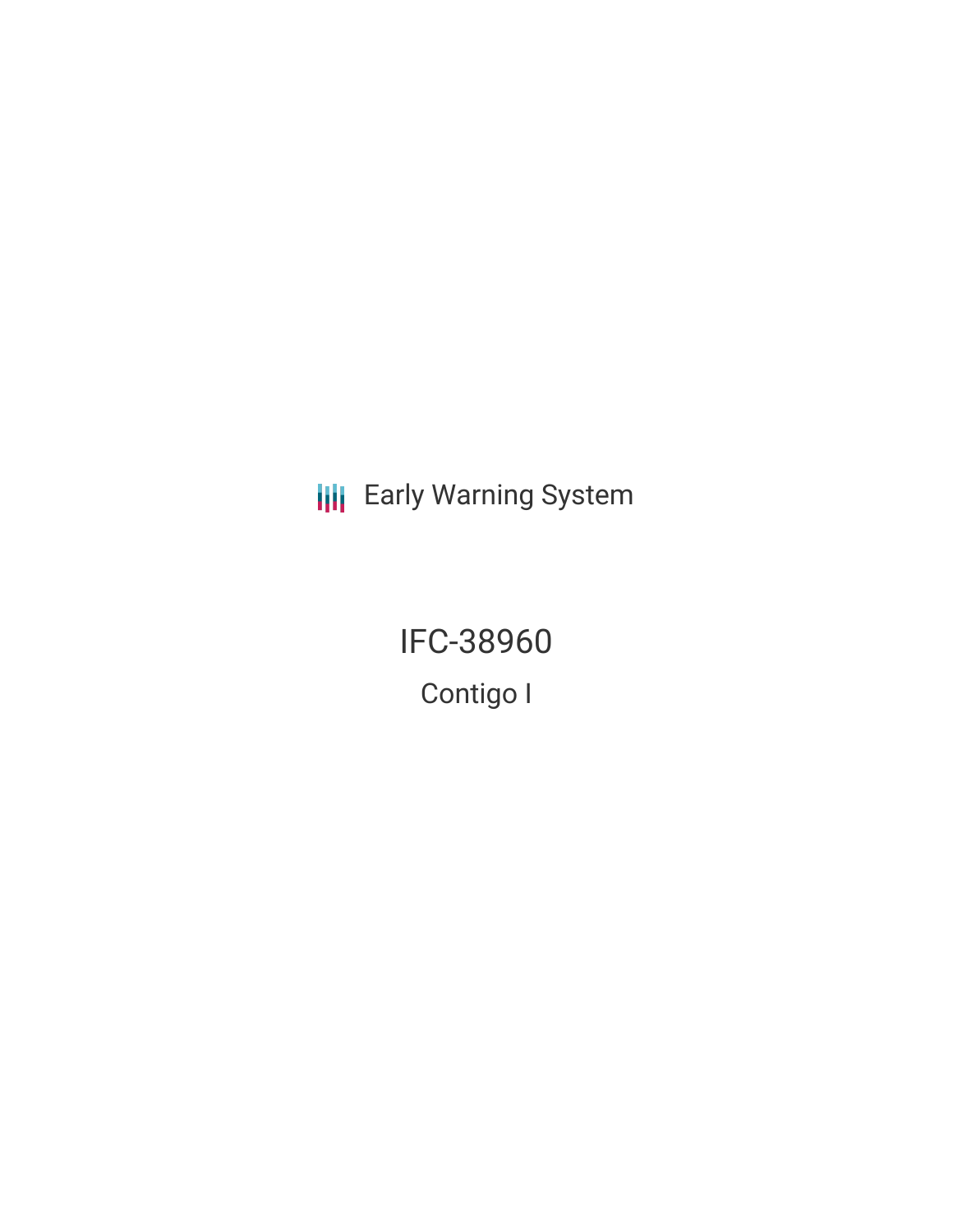## **Quick Facts**

| <b>Countries</b>               | Mexico                                  |
|--------------------------------|-----------------------------------------|
| <b>Financial Institutions</b>  | International Finance Corporation (IFC) |
| <b>Status</b>                  | Active                                  |
| <b>Bank Risk Rating</b>        | FI                                      |
| <b>Voting Date</b>             | 2017-02-24                              |
| <b>Borrower</b>                | CEGE CAPITAL SAPI DE CV SOFOM ENR       |
| <b>Investment Type(s)</b>      | Loan                                    |
| <b>Investment Amount (USD)</b> | $$6.00$ million                         |
|                                |                                         |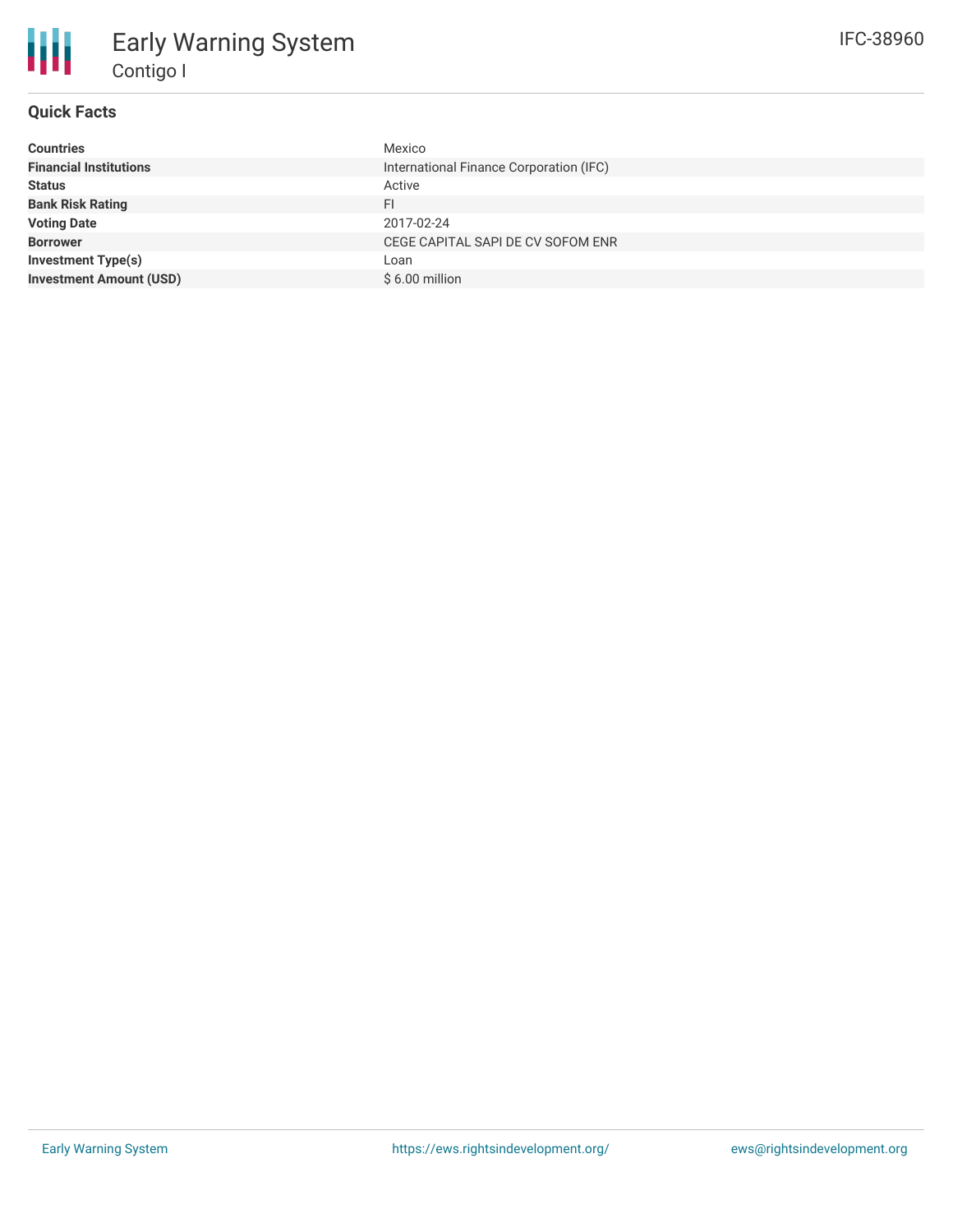

## **Project Description**

The project is to extend a Mexican Peso (MXN) line of credit to continue supporting the loan portfolio growth in CEGE Capital S.A.P.I. de C.V., SOFOM, E.N.R. ("Contigo" or the "Company"). The proposed project will reach women micro-entrepreneurs in Mexico and will enhance micro lending competitiveness of the private sector and help deepening the financial sector since a high portion of the sub-borrowers served are outside the formal financial sector.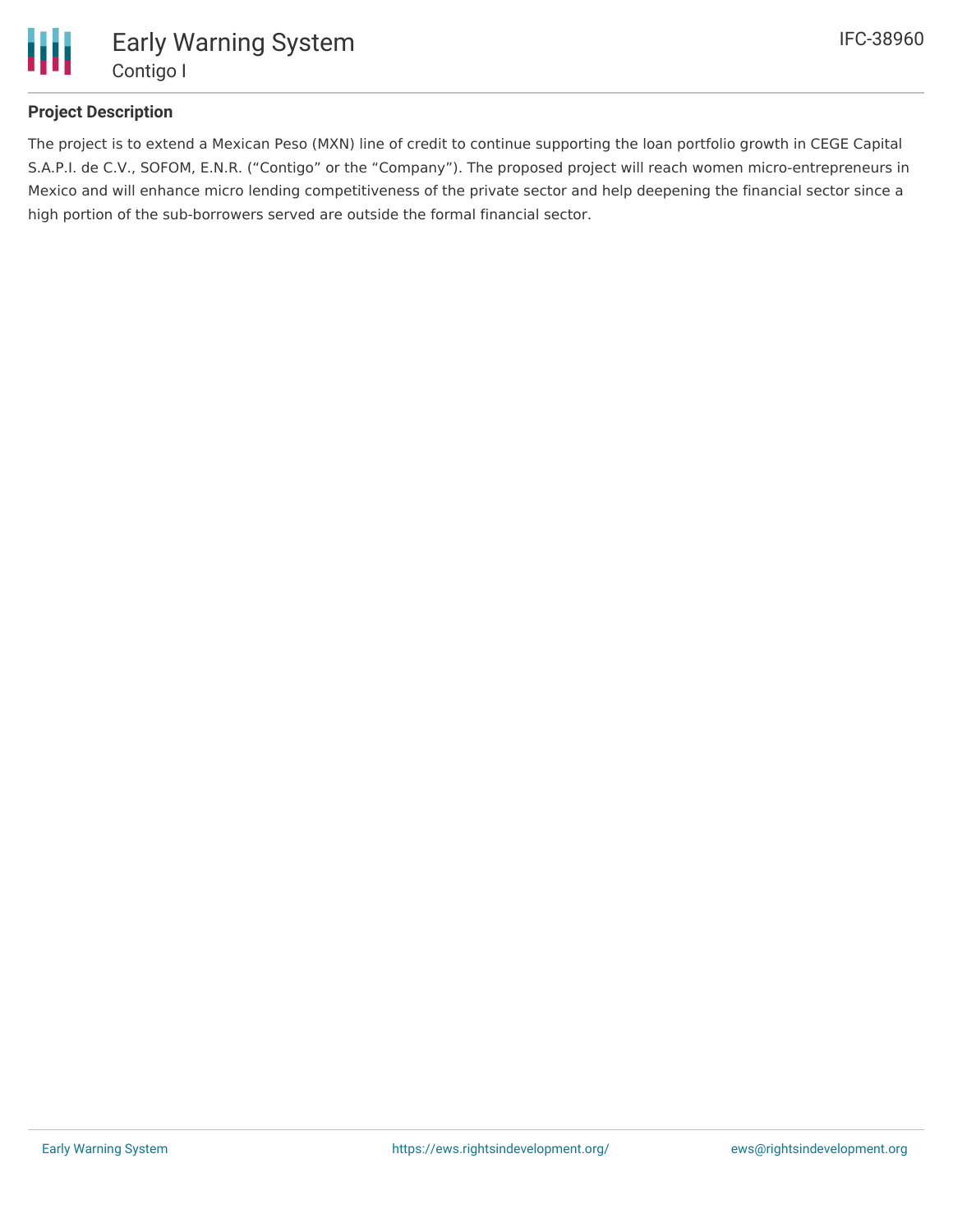#### **Investment Description**

• International Finance Corporation (IFC)

This is IFC's first investment in Contigo. Contigo is a non-bank financial institution ("Sofom") specialized in microfinance that seeks to have a positive social impact at the base of the pyramid alongside financial returns. The Company started its operations in 2010 and achieved scale through a combination of organic growth and mergers with other MFIs. Contigo has over 180,000 clients and a total net loan portfolio of MXN 694.5 million as of September 2016.

Contigo's ownership is comprised by strong institutional and individual shareholders with vast experience in the Mexican financial sector.

#### **Financial Intermediary**

Financial Intermediary: A commercial bank or financial institution that receives funds from a development bank. A financial intermediary then lends these funds to their clients (private actors) in the form of loans, bonds, guarantees and equity shares. Financial intermediaries include insurance, pension and equity funds. The direct financial relationship is between the development bank and the financial intermediary.

CEGE [CAPITAL](file:///actor/811/) SAPI, de CV (Financial Intermediary)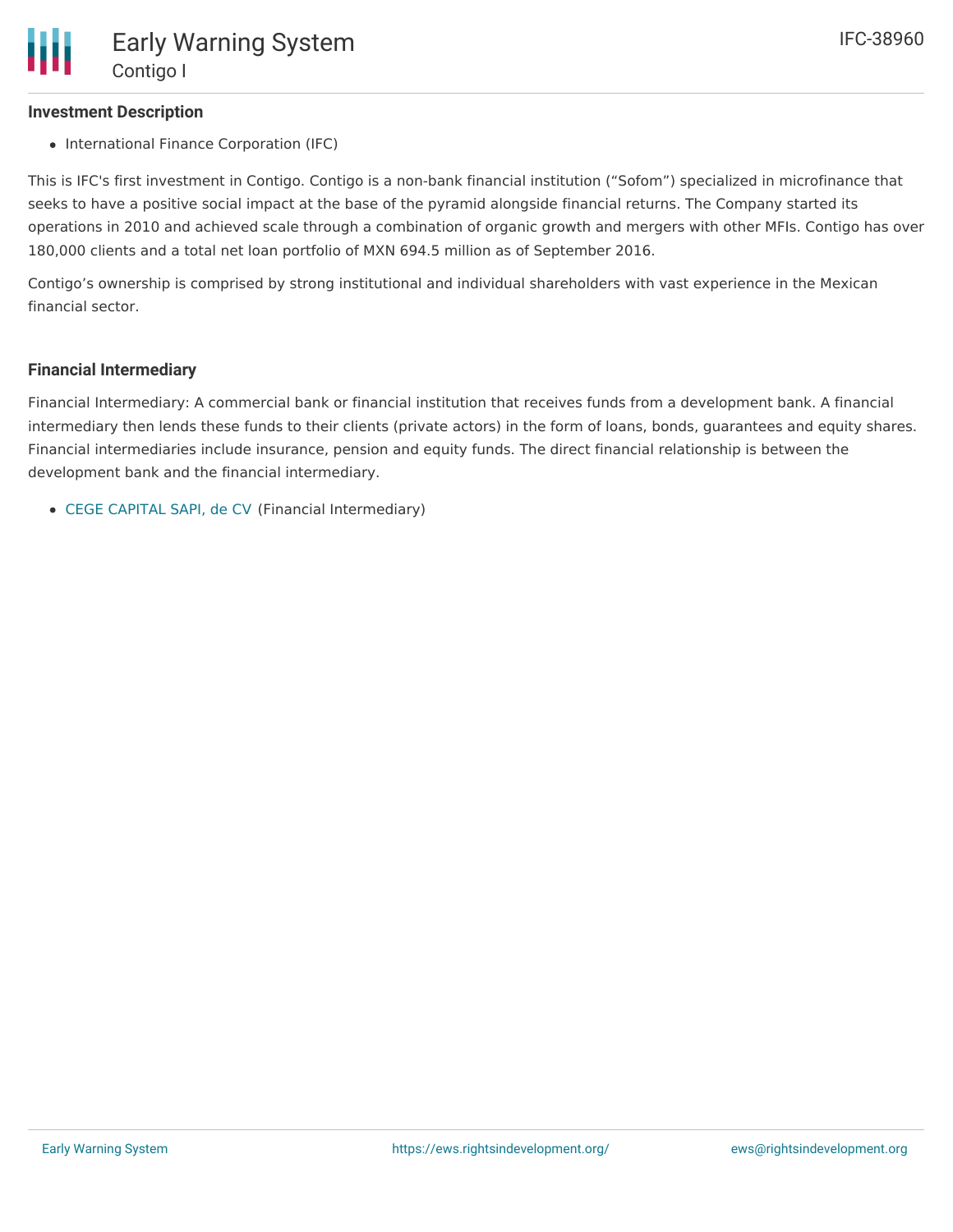

### **Private Actors Description**

CEGE CAPITAL SAPI, de CV offers business loans to women. The company was founded in 2013 and is based in Mexico City, Mexico.